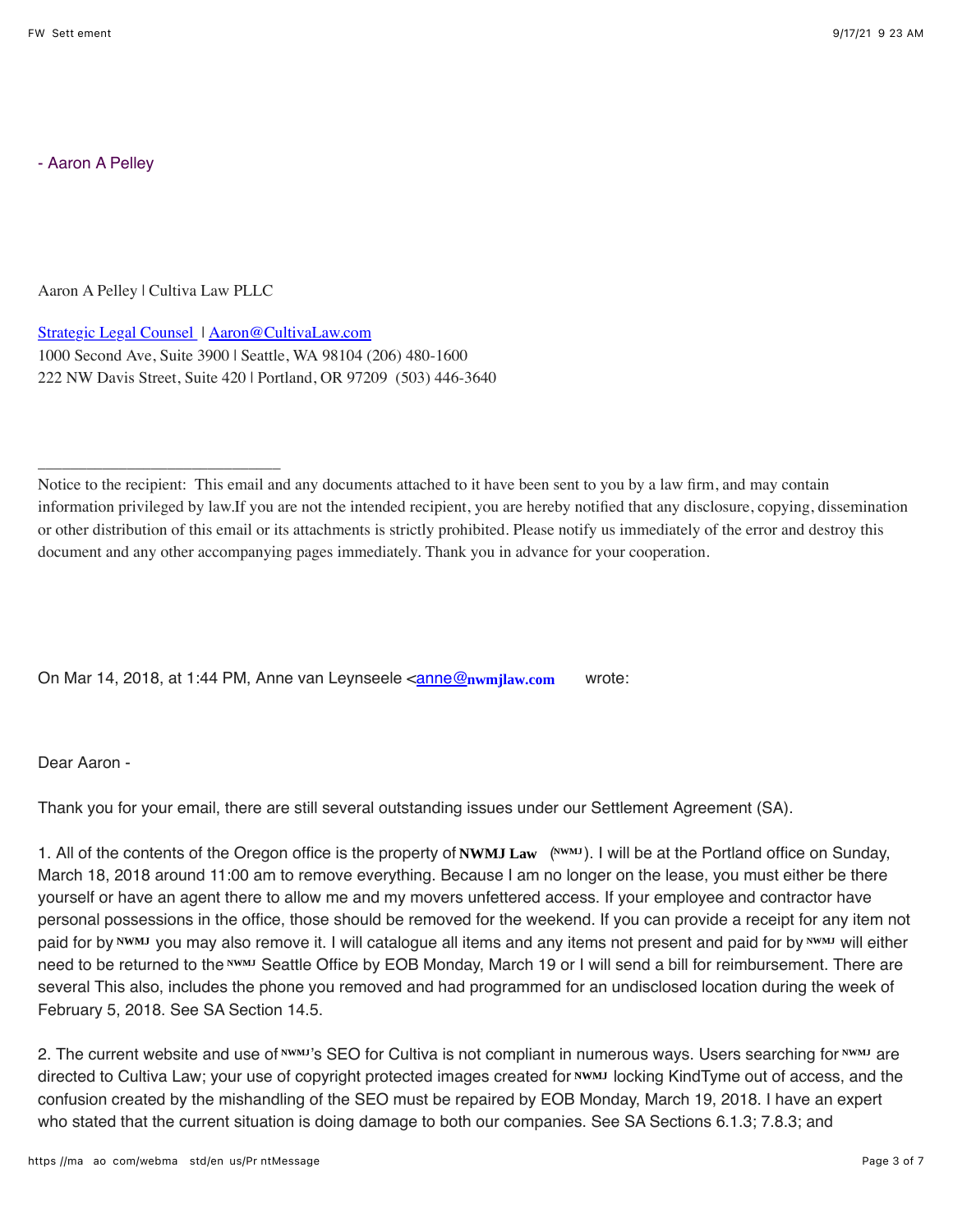screenshots folder

3. Attached is a folder with the four social media sources belonging to **xwml** that you have altered. See SA Sections 6.1.3; 7.8.3; and screenshots folder

Google plus: You must detach the search result such that when a user searches <u>NWMJ</u> Cultiva does not appear in conjunction with NWMJ You must also remove all references to me, **the contact of any current employee of NWMJ** Twitter: You must remove all references to me, **or any current employee of NWMJ** as well as images taken by me or any current employee of NWMJ for the promotion of NWMJ Instagram: You must remove all references to me, **or any current employee of NWMJ** as well as images

taken by me or any current employee of **NWMJ** for the promotion of NWMJ

Facebook: You must remove all references to me, **the summan part of any current employee of NWMJ** as well as images<br>taken by me or any current employee of NWMJ for the promotion of NWMJ taken by me or any current employee of NWMJ for the promotion of NWMJ

All content posted under NWMJ s accounts is copyright protected and owned by NWMJ Once you have complied with these corrections, I will provide a waiver for the remaining content.

4. Included in your numerous downloads of the contents of the <u>www server, you took firm property including: articles, PPT</u> presentations , CLEs not written exclusively by Aaron Pelley, photos paid for by <u>www</u> (this includes all images from both photo shoots paid for by NWMJ thus the copyright is owned exclusively by <sup>NWMJ</sup>), <sup>NWMJ</sup>'s Branding guide/Logos/Fonts, and the entire contents of the Partners folder, which includes personal items of mine. You must return all the following folders on a hard drive to the NWMJ Seattle office by EOB Monday, March 19, 2018. The folders that must be returned and all content removed from Cultiva's drives and your computer/s are:

ZZ NWMJ Law legacy

Rules and Regs Multi-State Guide

**Publications** 

**Projects** 

Power Point CLE Past

Office Financials

Maryland Business

Client Memos

Bar Communications

\*Partners folder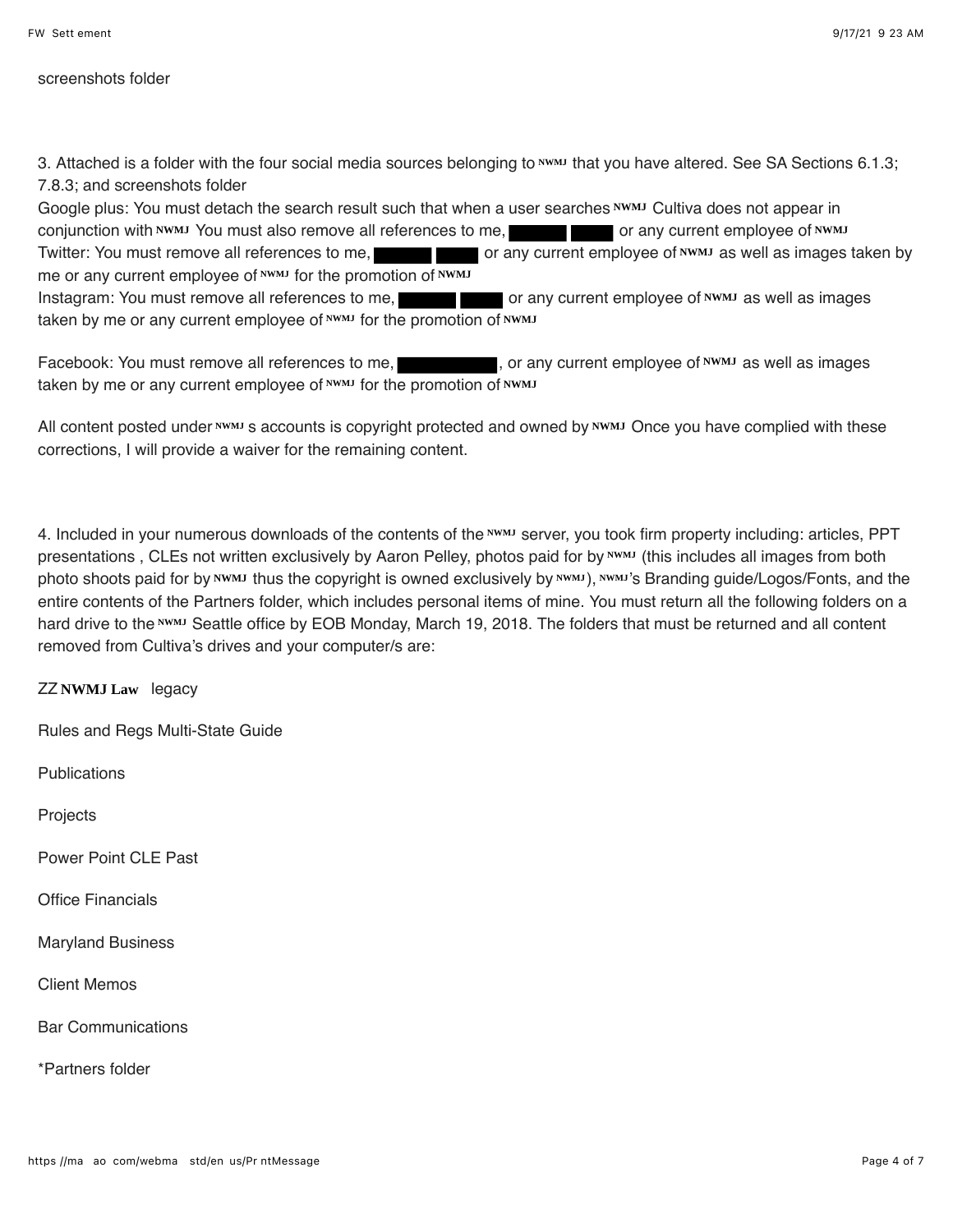5. Please provided email address for the six remaining Criminal cases so that NWMJ can send them disengagement notices. Once these are completed, we will begin working on the remaining clients. See SA Section 7.8.1

6. Please sign and return the paperwork removing you from the Seattle office lease. See SA Section 6.1.8

7. You brought the February parking permit, please return the March parking permit. See SA Section 6.1.5

8. On February 1, 2018, you deleted the client folder for from the firm Google Drive, along with 104,684 other files. This client folder needs to be returned to the firm on a hard drive to the NWMJ Seattle office by EOB Monday, March 19, 2018.

9. When you returned the materials from **Dick**, there were no hard copy client files. I have personally seen **Dick** take notes during client meetings, I will expect that these files are in the Oregon office on Sunday, March 18, 2018 and files will be removed with the rest of the office contents. See SA Section 7.7 materials from **Dick**, there were no hard copy client files. I have personally seen **Dick**<br>gs, I will expect that these files are in the Oregon office on Sunday, March 18, 2018 and fi<br>of the office contents. See SA Section

10. As for your request, you provided me general feedback on the proposed new copy for NWMJ If you have any specific change requests, please send those to me. Once items 1-9 are resolved and I have reviewed the Cultiva website design for potential duplication of NWMJ's site design, I will instruct to remove the NWMJ website written words and replace with the text you have reviewed. See SA Section 7.5

Please be aware that if these issues are not resolved by EOB Monday, March 19, 2018, I will seek a temporary order from JAMS and take any and all other measures necessary to enforce the terms agreed to. The Settlement Agreement states that the prevailing party is entitled to reimbursement for all expenses and legal costs incurred. This would include all expense incurred by a failed attempt to reclaim the Oregon office contents on Sunday, March 18, 2018, filings with social media entities, copyright lawyer for C&D, briefing for the temporary order, etc.

Please let me know that you intend to comply as requested herein with these agreed to terms of the Settlement Agreement.

Anne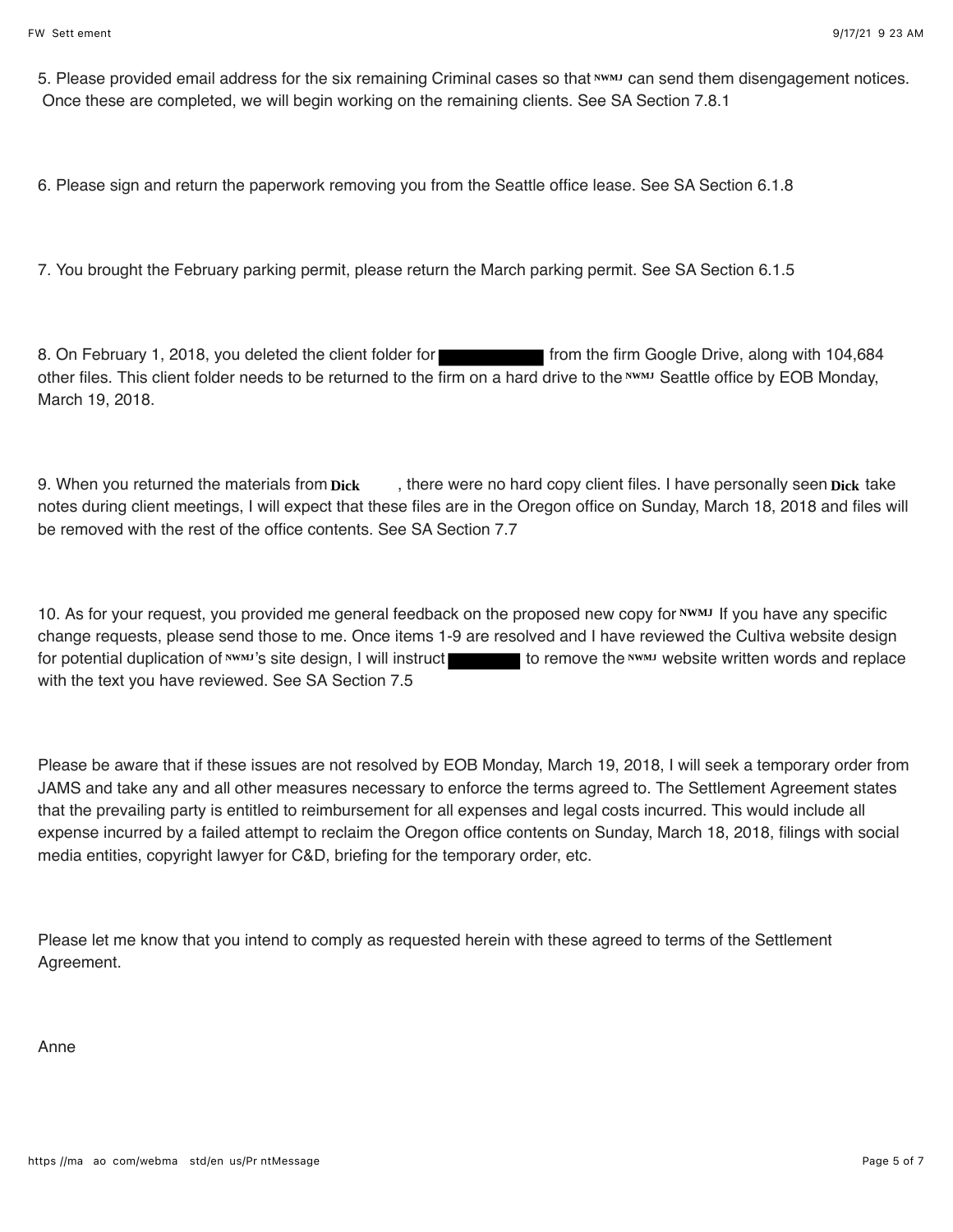< :Cultiva Screenshots> **NWMJ**

**NWMJ Law** has a new Washington phone number: (206) 480-1700. Please do us a favor and make this change in your contacts.

Anne van Leynseele | <mark>WWW.**nwmj.com** | (844) 873-6965</mark> Strategic Legal Counsel | Anne@7PointLaw.com

119 1st Avenue South, Suite 420 | Seattle, WA 98104 **(206) 480-1700**

222 NW Davis Street, Suite 420 | Portland, OR 97209 (503) 928-7240

520 Broadway, 2nd Floor | Santa Monica, CA 90401 (213) 246-3500

\_\_\_\_\_\_\_\_\_\_\_\_\_\_\_\_\_\_\_\_\_\_\_\_\_\_\_\_\_\_

Not ce to the rec p ent: Th s ema and any documents attached to t have been sent to you by a aw firm, and may conta n nformat on pr y eged by aw.

If you are not the ntended rec p ent, you are hereby not fied that any d sc osure, copy ng, d ssem nat on or other d str but on of th s ema or ts attachments s str ct y proh b ted.

P ease not fy us mmed ate y of the error and destroy th s document and any other accompany ng pages mmed ate y. Thank you n advance for your cooperat on.

On Mar 13, 2018, at 3:41 PM, Aaron Pelley <**aaron@cultivalaw.com>** wrote:

Pursuant to the settlement agreement, please remove the content from the NWMJ Law website.

- Aaron A Pelley